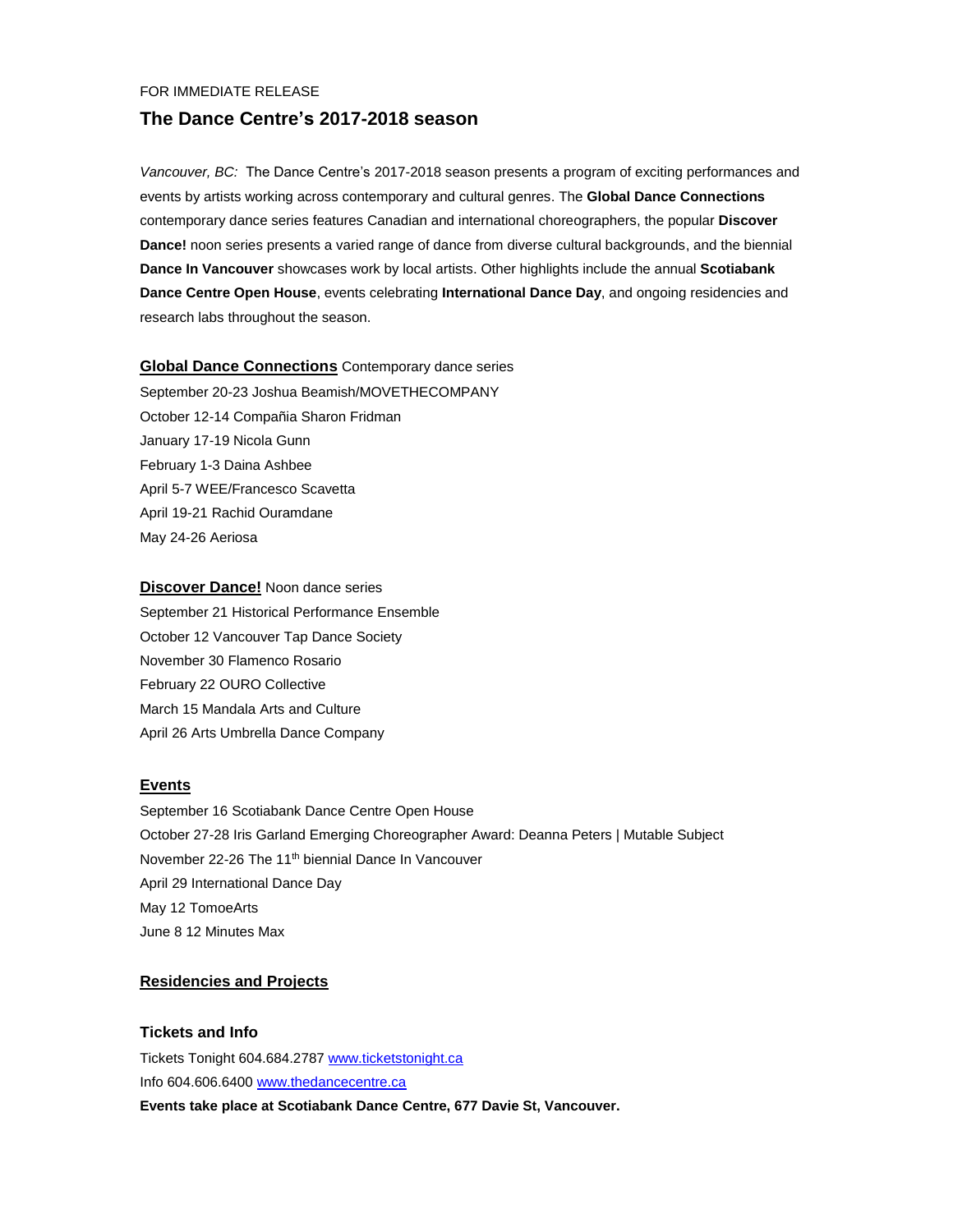### **Global Dance Connections Contemporary dance series**

### **Joshua Beamish/MOVETHECOMPANY**: *Saudade*

#### **Wednesday-Saturday September 20-23, 8pm** Post-show talkback September 21

*Saudade -* a Portuguese word that represents a deep, constant desire for a reality that does not, and probably cannot, exist - investigates loss, memory, and the longing for something unattainable. Six male dancers merge elegant balletic lines with street-style dynamism and drive, conjuring up fleeting intimacies in a series of ghostly solos, duets, and group passages, accompanied by Hildur Guðnadóttir's hauntingly beautiful cello score. A British Columbian choreographer who has achieved international success, Joshua Beamish brings together an ensemble whose collective credits include leading companies such as Nederlands Dans Theater, Alvin Ailey American Dance Theater, Sasha Waltz & Guests, and La La La Human Steps.

---

#### **Compañia Sharon Fridman**: *Hasta Dónde…?* **+** *All Ways*

#### **Thursday-Saturday October 12-14, 8pm** Post-show artist talkback October 13

One of a new generation of sensational Israeli choreographers, Sharon Fridman has taken the dance world by storm since establishing his company in Madrid a decade ago. His athletic, adventurous work is rooted in contact improvisation techniques, filtered through an innate musicality and an eye for design. *Hasta Dónde…?* explores the relationship between two men as it evolves through dependency, struggle and harmony. The endlessly fluid lifts and tumbles are propelled by a wonderful surging score. Fridman's latest work *All Ways* is a meditation on the multiple paths before us: seven outstanding dancers power through an extreme physical and emotional spectrum, which ranges from fierce urgency to calm contemplation. --

#### **Nicola Gunn:** *Piece for Person and Ghetto Blaster*

#### **Wednesday-Friday January 17-19, 8pm** Post-show artist talkback January 18

#### Presented with PuSh International Performing Arts Festival

*Piece for Person and Ghetto Blaster* is a provocative muse on peace and conflict, moral relativism and the very function of art, inspired by an incident where a woman saw a man throwing stones at a sitting duck, and she yelled at him. The result is a gloriously off-kilter dissection of the excruciating realms of human behaviour, and a navigation of the moral and ethical complexities of intervention. Australia's Nicola Gunn is an irresistible performer, delivering a dizzyingly witty text littered with anecdotes, digressions and philosophical theory, at the same time performing non-stop choreography that shifts from the comically incongruous to the strangely affecting.

#### **Daina Ashbee:** *Pour*

 $-$ 

#### **Thursday-Saturday February 1-3, 8pm** Post-show artist talkback February 2

#### Presented with PuSh International Performing Arts Festival

A dark and devastating solo, *Pour* explores the vulnerability and strength of women, using the taboo subject of the menstrual cycle as a departure point and turning it into an object of painful beauty steeped in symbolism. The piece applies imagery from the seal hunt to boldly tackle complex questions about femininity, blood, and the loss of control, deploying the body and voice in an unflinching depiction of suffering and catharsis. Daina Ashbee has quickly become a prolific and prominent Canadian choreographer, whose work is rooted in her relationship to the land, the environment and her ancestors. A BC native of Cree, Métis and Dutch heritage, she is now based in Montreal.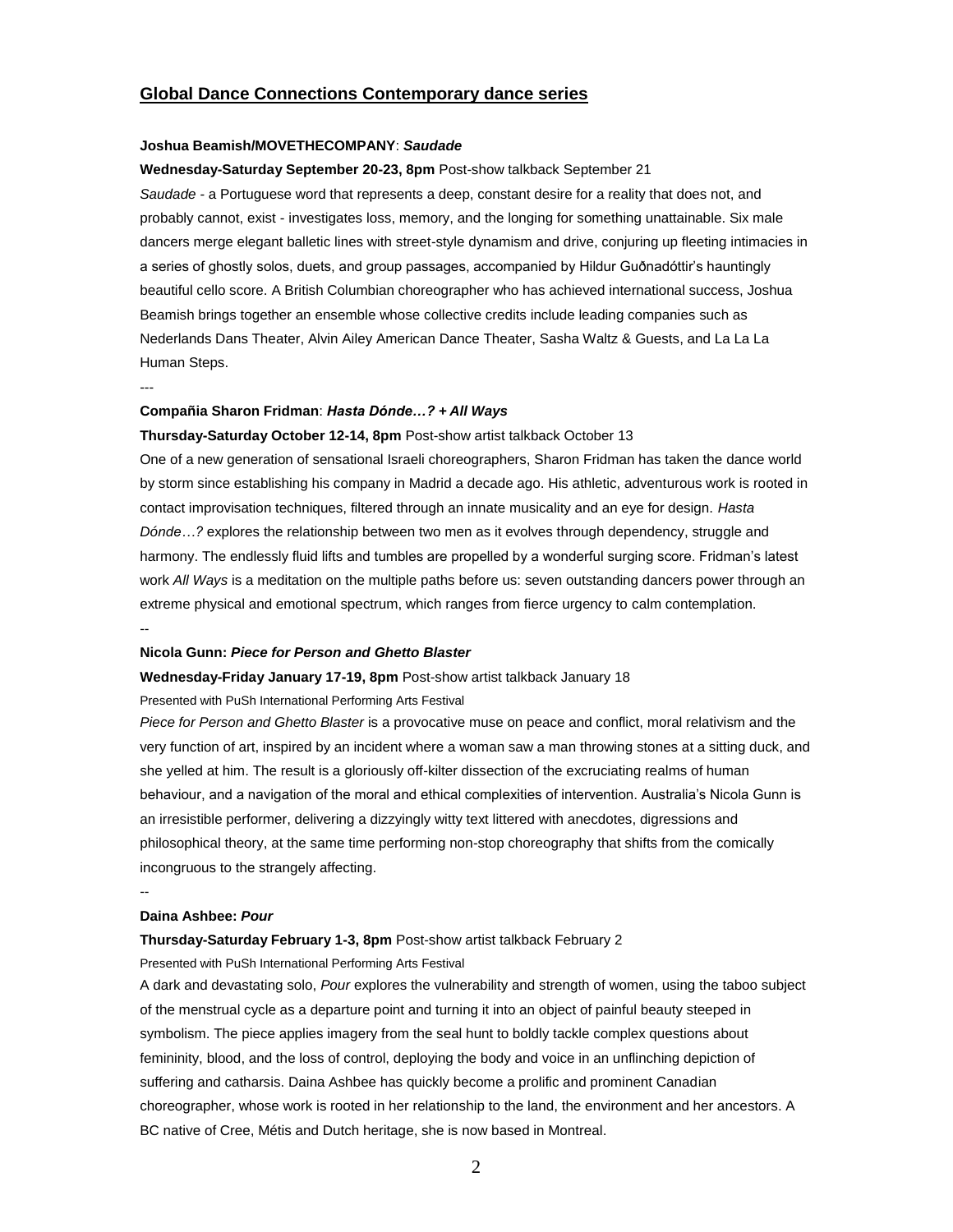#### **WEE/Francesco Scavetta:** *Hardly Ever*

#### **Thursday-Saturday April 5-7, 8pm** Post-show artist talkback April 6

Presented with the support of Il Centro Italian Cultural Centre

Italian-born but based in Norway, Francesco Scavetta's wildly inventive work is at the forefront of the Nordic dance scene and has toured all over the world. *Hardly Ever* looks at truth and falsehood, in the theatre and in life, testing the gap between expectations and the unexpected. Four multi-talented performers dance, talk, and sing, playing on and with a splendidly quirky stage set. Verbal statements provoke physical responses and strange mismatches: the body becomes a fiction, on which an endless array of other fictions can be articulated in movement. Offbeat, funny, poetic and surprising, *Hardly Ever* negotiates questions of reality, untruths, and who we can trust.

#### **Rachid Ouramdane:** *TORDRE (WROUGHT)*

#### **Thursday-Saturday April 19-21, 8pm** Post-show artist talkback April 20

Co-director of the CCN2 - Centre chorégraphique national de Grenoble, French choreographer Rachid Ouramdane is known for blurring the line between dance and documentary, and reflecting on the specific identity of the performers. *TORDRE* is an intimate portrayal of two women, whose unique physicalities define their relationship with the world. Annie Hanauer has a prosthetic arm, which is both an extension and an integral part of her body; and Lora Juodkaite spins on the spot, using a technique she has developed since childhood. Each performer paints a compelling self-portrait through dance, articulating the interior impulses that drive her. *TORDRE* is hypnotic and enchanting, with a spare beauty which intensifies its deep emotional impact.

--

--

--

#### **Aeriosa:** *Second Nature*

#### **Thursday-Saturday May 24-26, 8pm** Post-show artist talkback May 25

Presented in partnership with Aeriosa

Aeriosa's breathtaking aerial productions combine the techniques of dance and rock-climbing, using rope rigging systems to find new movement possibilities in the realm of suspension. Equally at home on buildings, in treetops or on mountainsides, the company blends art, environment and adventure. Artistic Director Julia Taffe's latest creation brings Aeriosa back into the theatre: *Second Nature* explores the many qualities, forms and lifecycles of bamboo, both as a transformative substance and a metaphor for our own journeys. Performed by a cast of fearless dancers, with music by award-winning composer Jordan Nobles, the work examines ideas of organic architecture and natural materials, and traces a path through complex, shifting perspectives.

--

**Global Dance Connections tickets** Subscription packages available/single tickets from \$32 from TicketsTonight.ca/ 604.684.2787.

### **Discover Dance!** noon dance series

#### **Historical Performance Ensemble**

#### **Thursday September 21, 12 noon**

Experience the elegance, courtly manners and discreet wit of dance from centuries past. Historical Performance Ensemble presents authentically recreated social and theatrical European Baroque dances,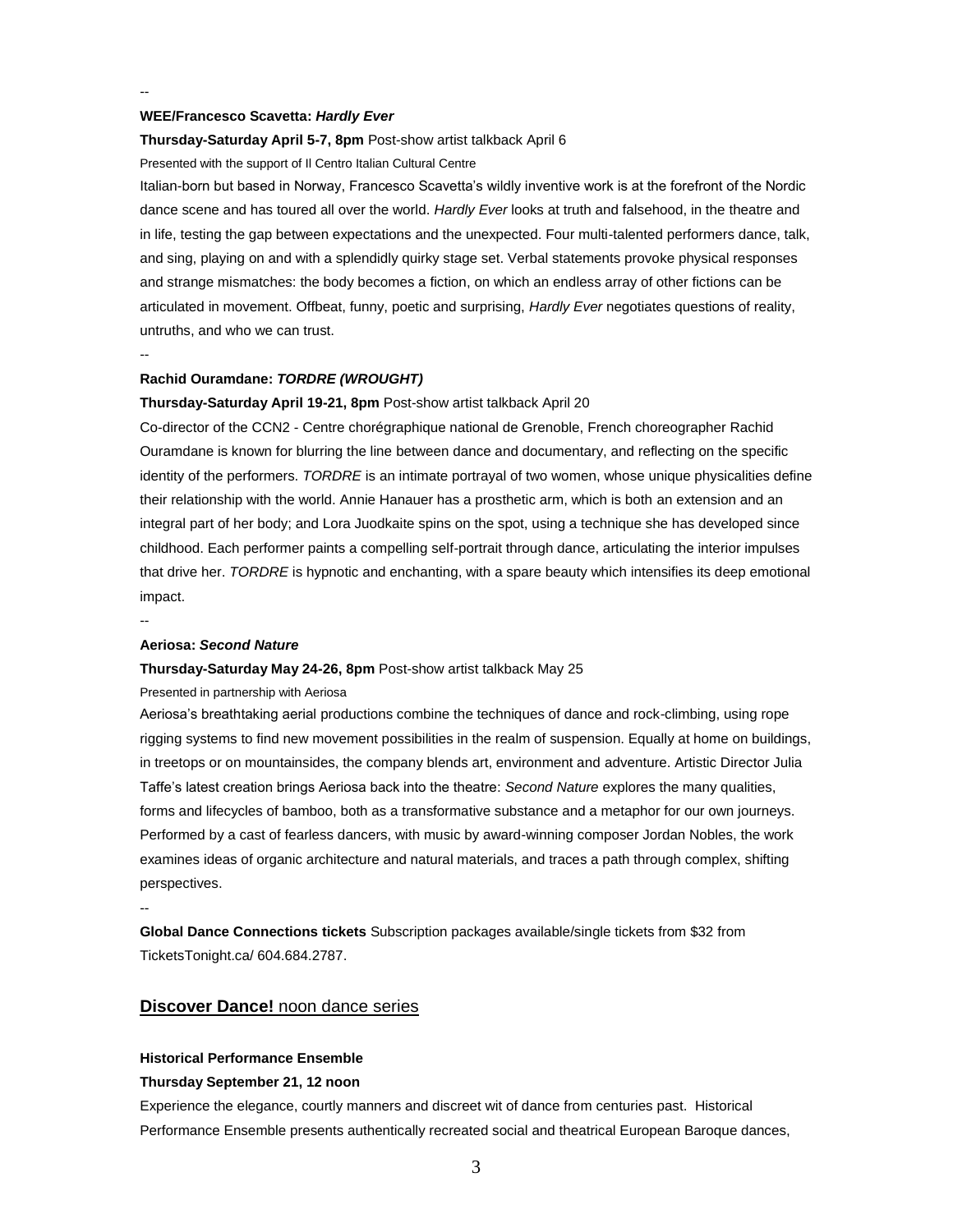incorporating beautifully constructed costumes, and entrancing music played onstage by specialists on reproductions of period instruments. The performers will demonstrate some of the intricate dances that preceded the development of ballet, from an era which was formative to the modern world.

#### **Vancouver Tap Dance Society**

#### **Thursday October 12, 12 noon**

Get set for *VanTap Romp*, a percussive extravaganza with a troupe of accomplished and entertaining dancers! Featuring guest artist Terry Brock and friends, this exhilarating program showcases the infectious rhythms, technical skill and musicality of tap, tracing its vibrant history and its contemporary innovations. The dancers will 'lay down some iron' and create a rhythmic conversation full of zest and charm.

#### **Flamenco Rosario**

#### **Thursday November 30, 12 noon**

A mainstay of Vancouver's flamenco scene for over 25 years, Flamenco Rosario honours the authentic traditions of flamenco while nurturing the evolution of the art form through artistic experimentation, crossing boundaries of history and cultures. Celebrated Artistic Director Rosario Ancer and Musical Director Victor Kolstee lead a flamenco performance that is full of emotional power, technical brilliance and stirring music and singing.

#### **OURO Collective**

#### **Thursday February 22, 12 noon**

OURO Collective is fast gaining a reputation for its cool hybrid movement, fusing hip hop, waacking, breaking and contemporary dance. Its dynamic dancers hail from diverse backgrounds, and bring the drive and energy of street dance to the stage. The company will perform excerpts from *TANGENT*, which explores themes of private and public behaviour, self-absorption, and extreme individualism.

#### **Mandala Arts and Culture**

#### **Thursday March 15, 12 noon**

Classical Indian dance is famed for its beauty and complexity, and Mandala's Artistic Director Jai Govinda has pioneered its growth and development in Canada. Govinda hosts this inspiring and informative presentation of bharata natyam, featuring leading dancers from his company, and highlighting the principal elements of the style: bha (bhava) emotion, ra (raga) melody, ta (tala) rhythm, and natyam (dancing).

#### **Arts Umbrella Dance Company**

#### **Thursday April 26, 12 noon**

The exceptional young dancers of the Arts Umbrella Dance Company represent the energy and skill of a new generation. Trained through Arts Umbrella's renowned dance program, these talented dancers, many of whom will go on to dance professionally, will perform contemporary ballets created by choreographers from across Canada and around the world.

**Discover Dance! tickets** Subscribe to all 6 shows for \$55/single tickets \$14/\$12 students, seniors from TicketsTonight.ca/ 604.684.2787.

### **Events**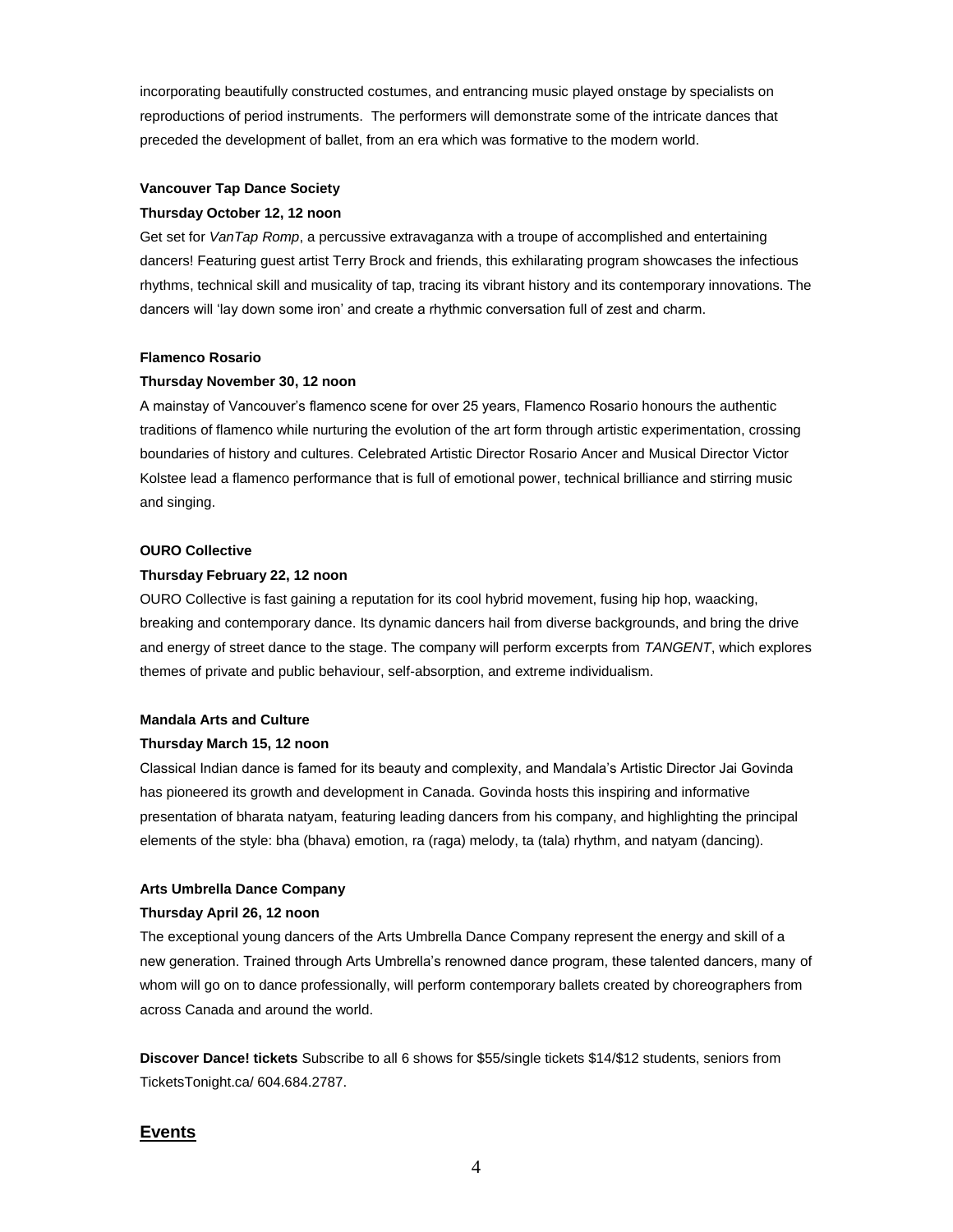#### **The 16 th annual Scotiabank Dance Centre Open House**

#### **Saturday September 16**

A day of free open classes, workshops, studio showings and special events, featuring a host of different dance styles at Canada's flagship dance facility. Full schedule of events to be announced.

#### **Free events 11am-5pm.**

Presented with the support of Scotiabank. ----

#### **Deanna Peters | Mutable Subject**: *META*

#### **Friday-Saturday October 27-28, 8pm**

Presented through the Iris Garland Emerging Choreographer Award

*META* proposes that our body is not one thing, but that we are fluid, messy and protean. Created and performed by Deanna Peters in collaboration with performers Justine A. Chambers and Kim Sato, with costumes and set design by Natalie Purschwitz, this new work dismantles expectations of what a body can be, generating a richly imaginative and engaging experience.

Tickets \$26/\$22 from TicketsTonight.ca/604.684.2787.

--

#### **Dance In Vancouver**

#### **Wednesday-Sunday November 22-26**

The 11<sup>th</sup> biennial Dance In Vancouver celebrates the energy and innovation of our contemporary dance scene: join us for five days of performances, studio showings and events, showcasing some of British Columbia's most exciting companies and artists. Featured companies and artists include: Aeriosa, Co.ERASGA, Julianne Chapple, Lesley Telford | Inverso, Margaret Grenier & Karen Jamieson, Nicole Mion, Wen Wei Dance, Ziyian Kwan | dumb instrument Dance, and more. Full details to be announced. Curator: Adam Hayward, Hyde Productions (New Zealand)

**---**

#### **International Dance Day**

#### **Sunday April 29**

Initiated in 1982 by UNESCO, International Dance Day is marked annually on April 29 across Canada and around the world. Each year The Dance Centre presents a program of events celebrating the vitality and diversity of dance in Vancouver. Full program of events to be announced.

---

**\_**

### **TomoeArts:** *Yūko-kai*

#### **Saturday May 12 8pm**

Presented through the Artist-in-Residence program

TomoeArts is BC's leading exponent of nihon buyō (Japanese classical dance), presenting traditional and contemporary dance theatre works that are steeped in Japanese forms and aesthetics. *Yūko-kai* ('a gathering for Yūko') celebrates the late, great dancer and teacher Fujima Yūko, who trained and inspired Tomoe's Artistic Director, Colleen Lanki. This illuminating presentation features performers from Japan and Canada in a selection of classical dances from Yūko's repertoire.

Tickets go on sale fall 2017.

## **12 Minutes Max**

**Friday June 8, 8pm**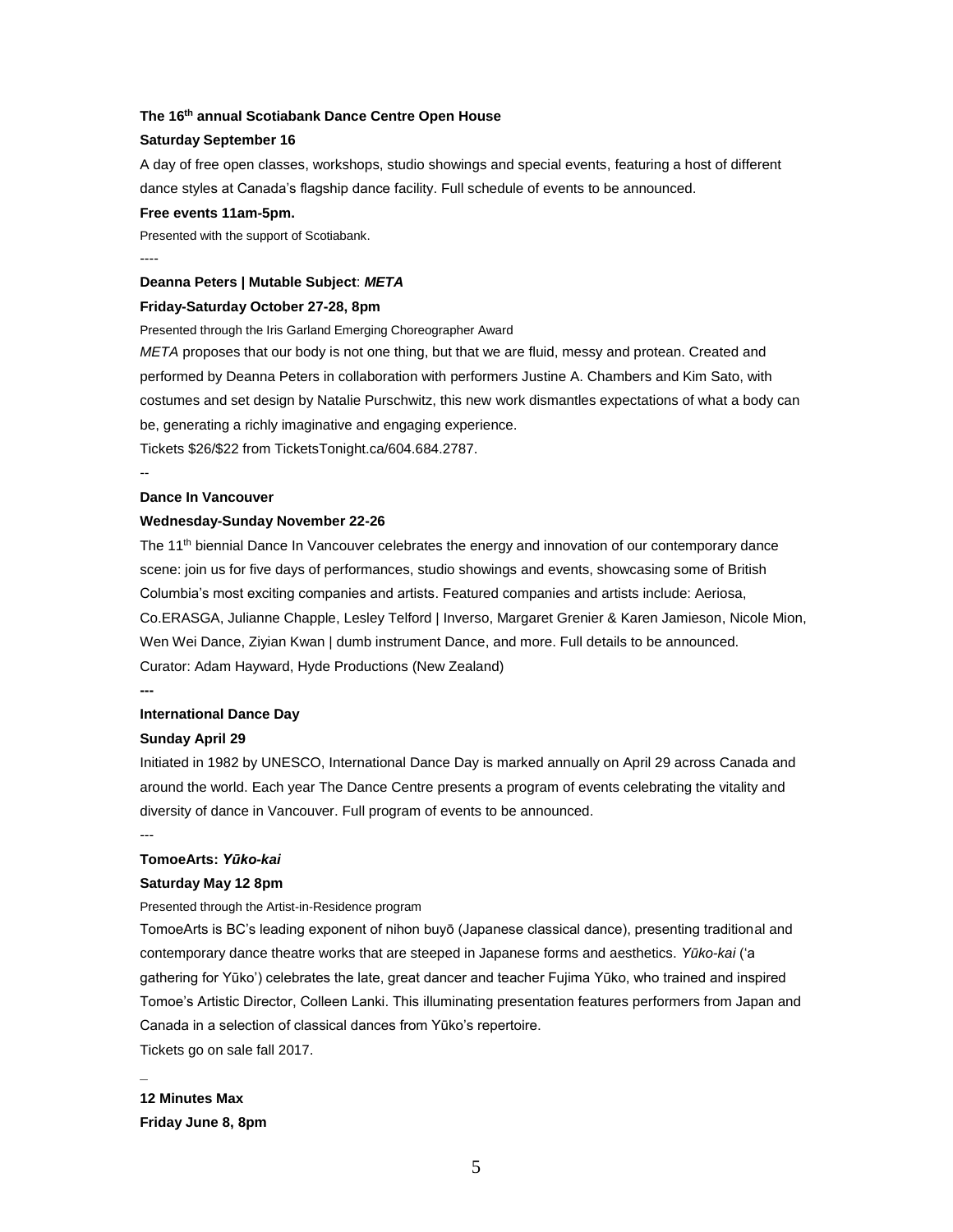The 12 Minutes Max series supports the development of innovative new works lasting twelve minutes or less. Three times per season a rotating panel of guest curators will select up to four artists who will develop their works in the studio, followed by public studio showings. Artists and showing dates will be announced throughout the year. A selection of the works will be presented in performance on June 8, 2018. Tickets go on sale spring 2018.

### **Residencies and Projects**

**2017-2018 Artists-in-Residence** Rosario Ancer, Flamenco Rosario Colleen Lanki, TomoeArts Kasandra Lea, Kasandra Flamenco Helen Walkley **2017-2018 DanceLab choreographers** Naomi Brand (integrated dance, live audio description) Idan Cohen (music, opera) Margaret Grenier, Dancers of Damelahamid (Pacific Rim Indigenous dance and song, design) Aryo and Arash Khakpour, The Biting School (theatre, text) **Yulanda M. Faris Choreographers Program** Daina Ashbee, Justine A. Chambers, Vanessa Goodman **Projects** Martha Carter, Marta Marta Productions Walter Kubanek Alexa Mardon **Information: 604 606 6400 www.thedancecentre.ca**

# **www.facebook.com/thedancecentre www.twitter.com/dancecentre www.instagram.com/thedancecentrebc**

**About The Dance Centre** Established in 1986 as a resource centre for the dance profession and the public in British Columbia, The Dance Centre has expanded into a multifaceted organization offering a range of activities unparalleled in Canadian dance. It presents performances and public events; provides programs, resources and support for dance professionals; operates Scotiabank Dance Centre, Canada's flagship dance facility; and works to promote BC dance.

- 30 –

#### **Media contact: Heather Bray, Marketing Manager T: 604 606 6412 marketing@thedancecentre.ca**

Official hotel sponsor: the Holiday Inn Vancouver Downtown Hotel & Suites. Media sponsors: The Georgia Straight (Global Dance Connections series, Dance In Vancouver) The Vancouver Courier, Westender, OMNI Diversity Television, City TV (Discover Dance! series)